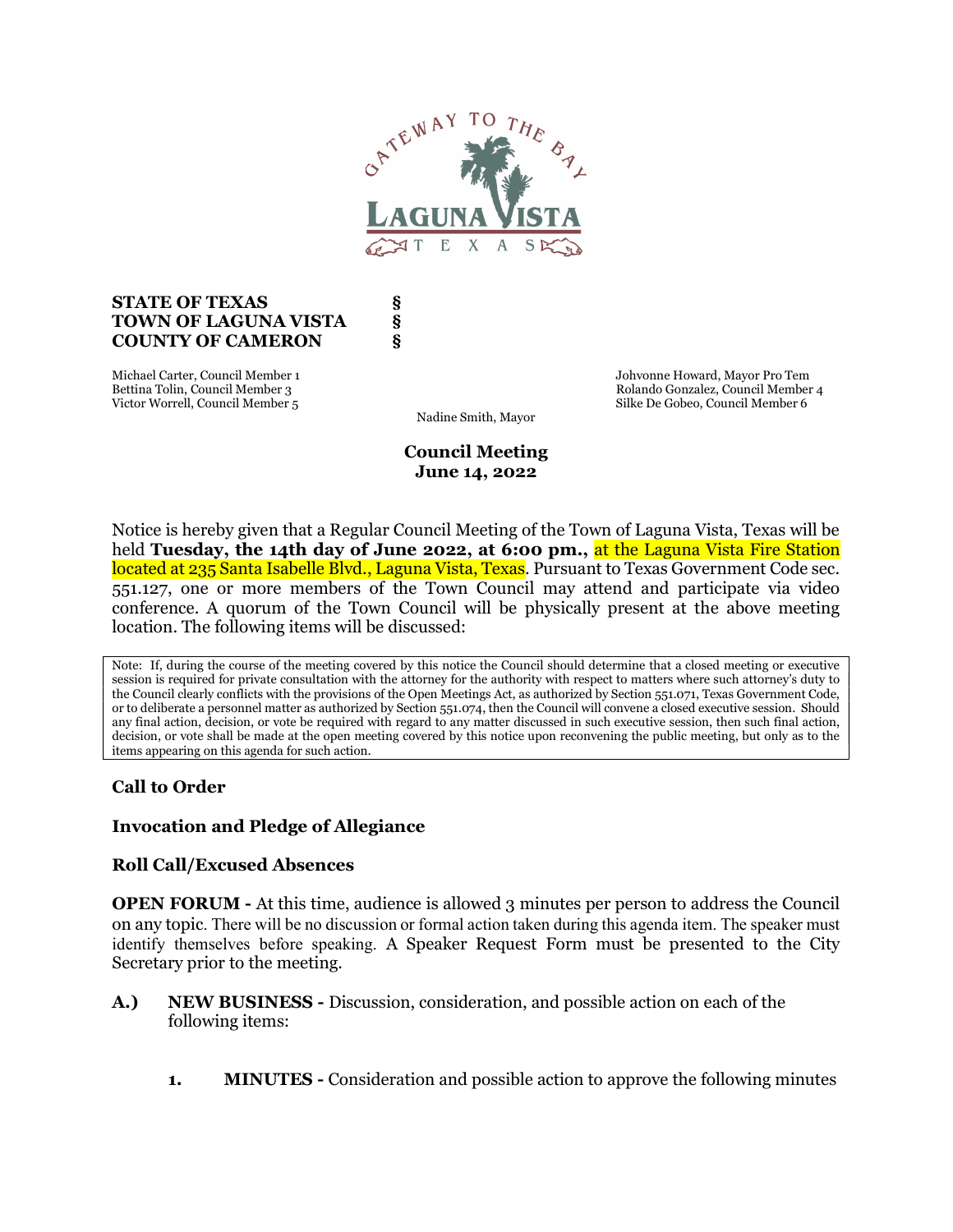- May 10, 2022, Regular Town Council meeting
- May 16, 2022, Special Town Council meeting
- May 17, 2022, Special Town Council meeting
- 2. PROCLAMATION Proclamation recognizing and congratulating Derrin Valdez, on his execution and completion of the Butterfly Garden at the Laguna Vista Library as his Eagle Scout service project.
- 3. FINANCIAL REPORTS Review of monthly Financial Reports. (Town Bookkeeper)
- 4. BUDGET AMENDMENT Consideration and possible action to approve budget amendments for departments. (Interim City Manager)
	- Court
		- o State Criminal Costs
	- City Hall
		- o Windstorm Insurance
	- Vector Department
		- o Cougar w/ SMART & GPS machine
- 5. RESOLUTION 2022-11 Consideration and possible action to approve Resolution 2022-11 regarding the designation/outline of funds pursuant to the grant funding requirements
- 6. VEHICLE PURCHASE Consideration and possible action to purchase a vehicle for the Building Inspector / Code Enforcement Officer (Council Member Worrell & Mayor Pro Tem Howard)
- 7. RESOLUTION 2022-14 Consideration and possible action regarding a resolution of Laguna Vista, authorizing submission of the Community Development Block Grant-Disaster Recovery (CDBG-DR) administered through the Texas General Land Office for the Town of Laguna Vista (City Manager)
- 8. RESOLUTION 2022-15 Consideration and possible action regarding a resolution of Laguna Vista adopting the Town of Laguna Vista citizen participation plan, the Town of Laguna Vista procurement policies and procedures and the town of Laguna Vista procedures for financial payments for the Town of Laguna Vista. (City Manager)
- 9. ORDINANCE NO. 2022-03 HOT ORDINANCE Consideration and Possible Action on second reading of Ordinance 2007-30 (City Manager)
- 10. ORDINANCE NO. 2022-04 PEDDLER LISCENSE Consideration and possible action on first reading of Ordinance No. 2022-03 repealing and/or revising Ordinance No. 06-94 (City Manager)
- 11. MAYOR PRO-TEM Consideration and possible action to appoint/re-appoint a Mayor Pro-Tem as per Home Rule Charter. (City Manager)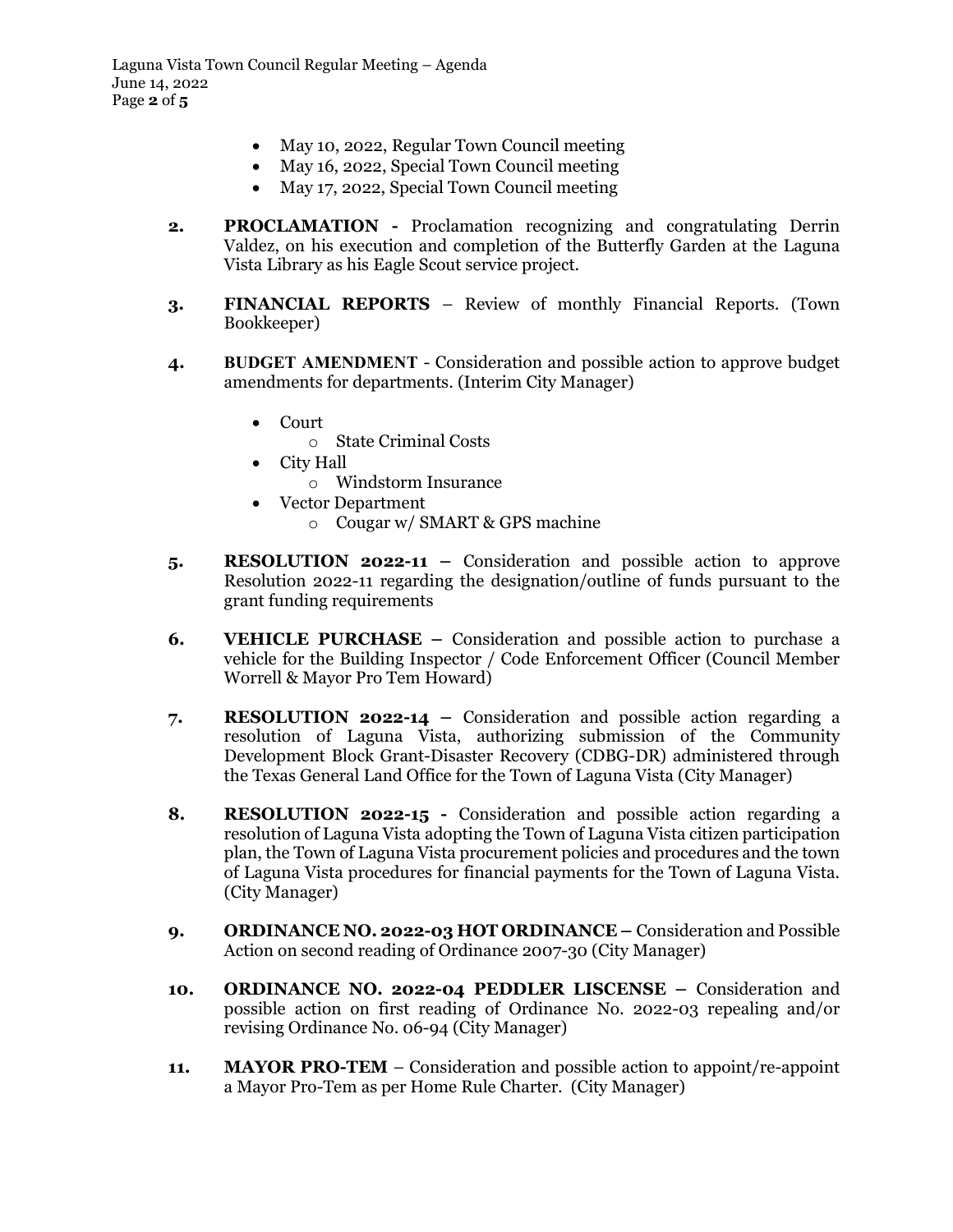- 12. ADVISORY BOARD APPOINTMENTS Consideration and possible action to appoint residents to the following advisory boards. (City Manager)
	- Parks & Recreation 1 member
- 13. LAGUNA VISTA COMMUNITY DEVELOPMENT CORPORATION FY 2021-22 BUDGET – Consideration and possible action to ratify Laguna Vista Community Development Corporation FY 2021-22 Budget. (City Manager)
- 14. SPIGC DEVELOPMENT REVIEW Consideration and possible action regarding development in SPIGC (City Manager)
	- Lot 25 & 25 SPIGC Parcel 19B
		- o Replat Duplex to Single Family
	- Lot 50 SPIGC Parcel 17B
		- o Replat Size of Lot
- 15. SPIGC REVIEW PROCESS Consideration and possible action regarding processes for development in the SPIGC relating to CUP agreement. (City Manager)
- 16. 2022/2023 FYI BUDGET WORKSHOP SCHEDULE Consideration and possible action to schedule budget workshop meetings for the FY 2022/2023 Town Budget. (City Manager)
- 17. EXECUTIVE SESSION Executive closed session in accordance with the Open Meetings Act, as authorized by the Texas Government Code, regarding any matter listed on the agenda pursuant to Section 551.071 - consultation with Town Attorney and pending litigation; 551.072 - deliberation regarding real property; 551.074 deliberation regarding personnel matters; and 551.087 – deliberation regarding economic development negotiations.
	- i. Deliberation regarding salary of City Manager
	- ii. Deliberation regarding appointment of Interim City Secretary
- 18. EXECUTIVE SESSION Discussion and possible action on items in executive session.

### 19. CITY MANAGER REPORT

- Independence Day Celebration
- Grants/Projects
- Advisory Boards
- Department Update

#### B.) ADJOURNMENT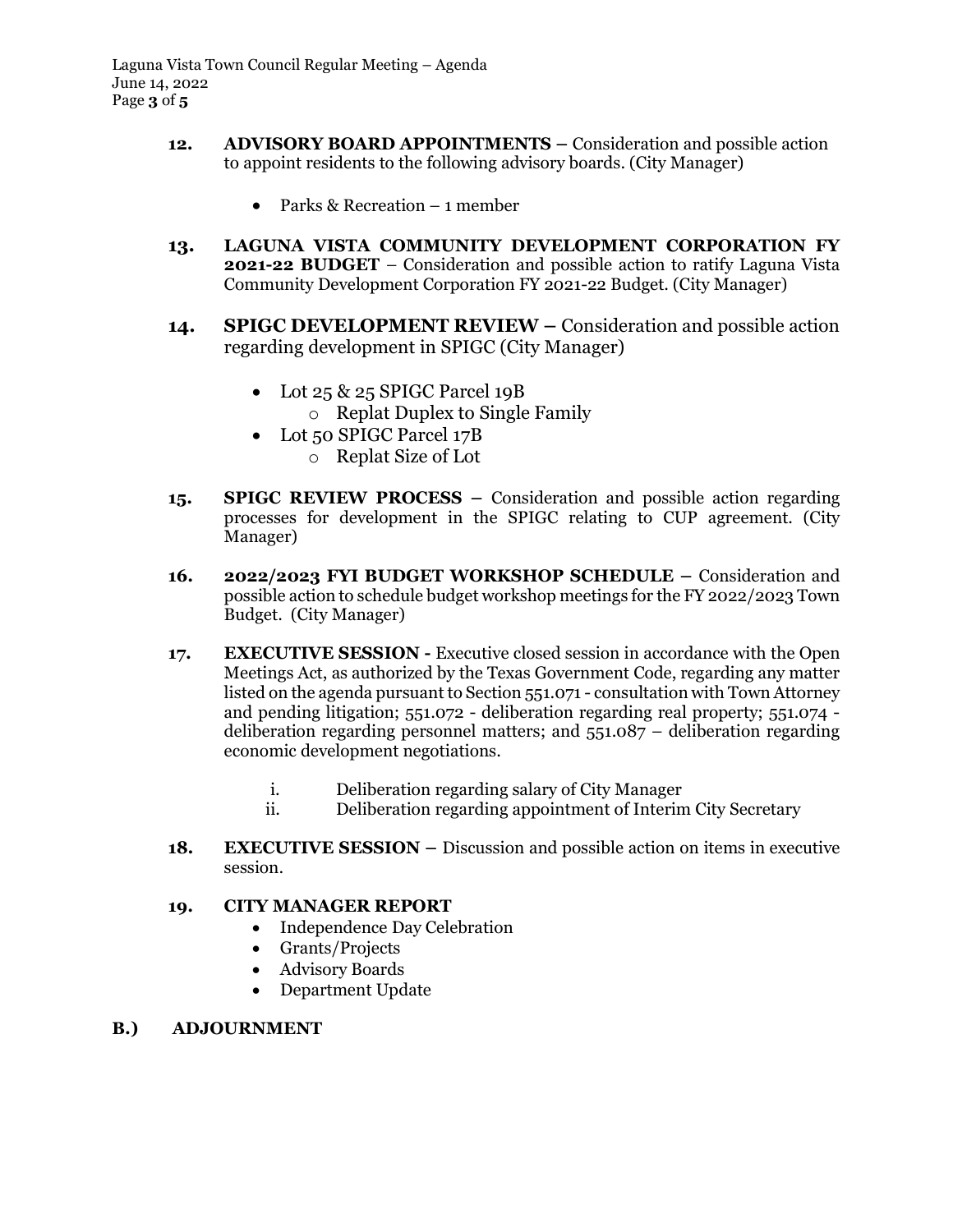#### CERTIFICATION

I, Do hereby certify that the <u>June 14, 2022 hotice</u> of meeting of the Town Council of the Town of Laguna Vista, Texas is true and correct and that I posted said notice on the bulletin board, a place convenient and readily accessible to the public on or before <u>June 11, 2022</u> I further certify that the Agenda was posted on the Town's website and can be downloaded by accessing www.lvtexas.us, in accordance with the Texas Open Meetings Act.

\_\_\_\_\_\_\_\_\_\_\_\_\_\_\_\_\_\_\_\_\_\_\_\_\_\_\_\_\_\_\_\_\_\_\_ Rendie R. Gonzales, City Manager